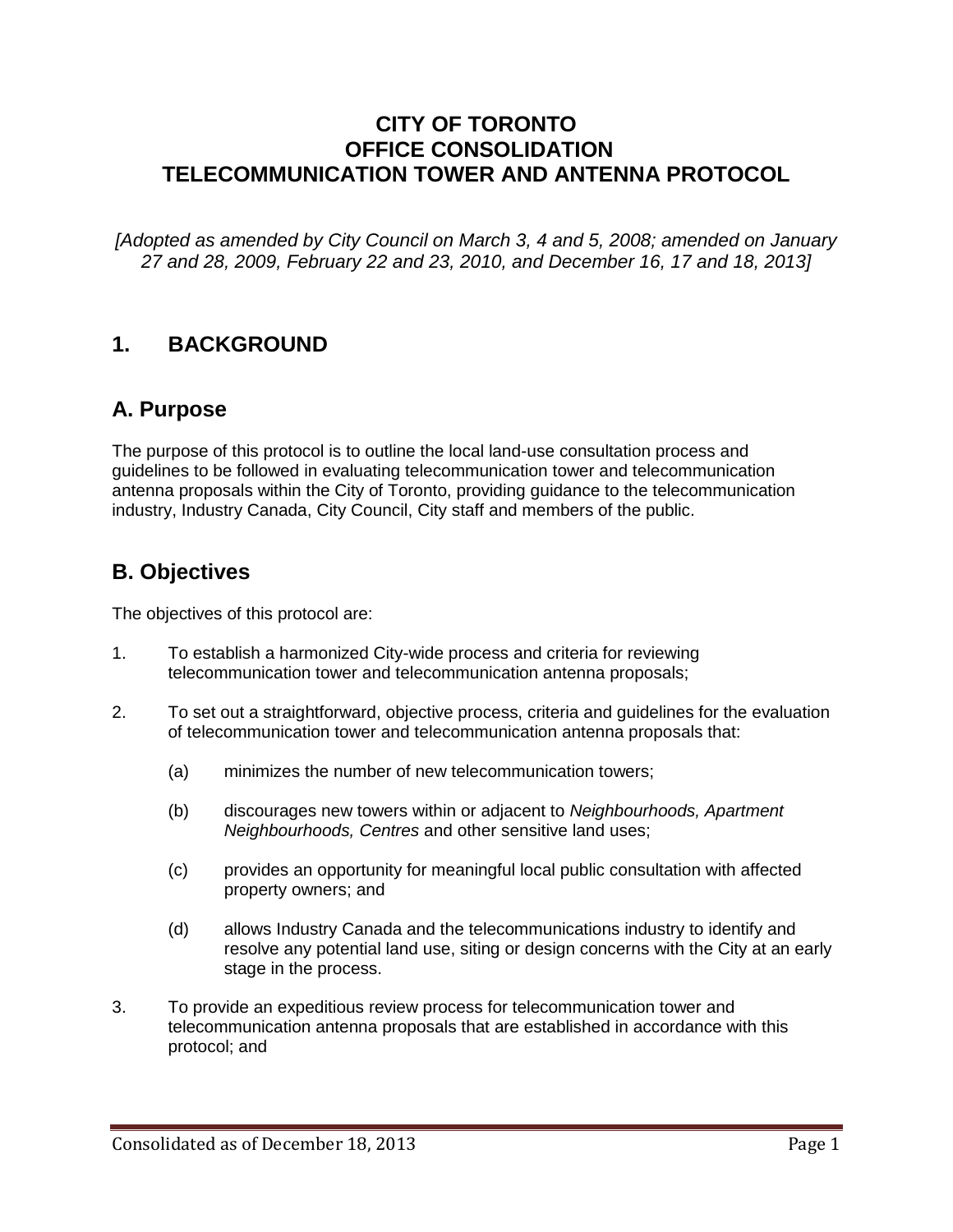4. To establish a local land-use consultation framework that allows the City to provide input on all telecommunication tower and telecommunication antenna proposals to proponents and Industry Canada in order that the proponent can satisfy the requirements of Industry Canada regarding local land-use consultation.

# **C. City Agencies, Boards and Commissions and City Owned Lands**

1. All City Agencies, Boards and Commissions and City Divisions be advised that they should not lease space for the erection of a cellular tower without consultation with the local Councillor and specific authorization from City Council.

### **2. DEFINITIONS**

- (a) *Apartment Neighbourhoods* means all lands designated as Apartment Neighbourhoods in the Official Plan for the City of Toronto.
- (b) *Centres* **–** means all lands shown as *Centres* on Map 2 (Urban Structure) in the Official Plan for the City of Toronto.
- (c) **Co-location** means the sharing of a telecommunication tower or placement of a telecommunication antenna on a building, structure or tower by more than one proponent.
- (d) *Neighbourhoods* means all lands designated as *Neighbourhoods* in the Official Plan for the City of Toronto.
- (e) *Parks and Open Space Areas* means all lands designated as *Parks and Open Space Areas* in the Official Plan for the City of Toronto.
- (f) **Proponent**  means a company, organization or person which offers, provides or operates wireless broadcasting or communication services to the general public and includes, but is not limited to companies which have a radio authorization from Industry Canada.
- (g) **Telecommunication Antenna**  means the components, either individually or in combination, needed to operate a wireless communication network for the purpose of radio telecommunications, including but not limited to: cell sites; transmitters; receivers; signaling and control equipment; and an equipment shelter containing electronic equipment and which is not staffed on a permanent basis and only requires periodic maintenance **but does not include a telecommunication tower**.
- (h) **Telecommunication Tower**  means all types of towers including but not limited to: a monopole; tripole; lattice tower; guyed tower; self-support tower; pole; mast; or other structure, which are used to support one or more telecommunication antennae for the purpose of radio telecommunications and which may be located at ground level or on the roof of a building and may include an equipment shelter containing electronic equipment and which is not staffed on a permanent basis and only requires periodic maintenance.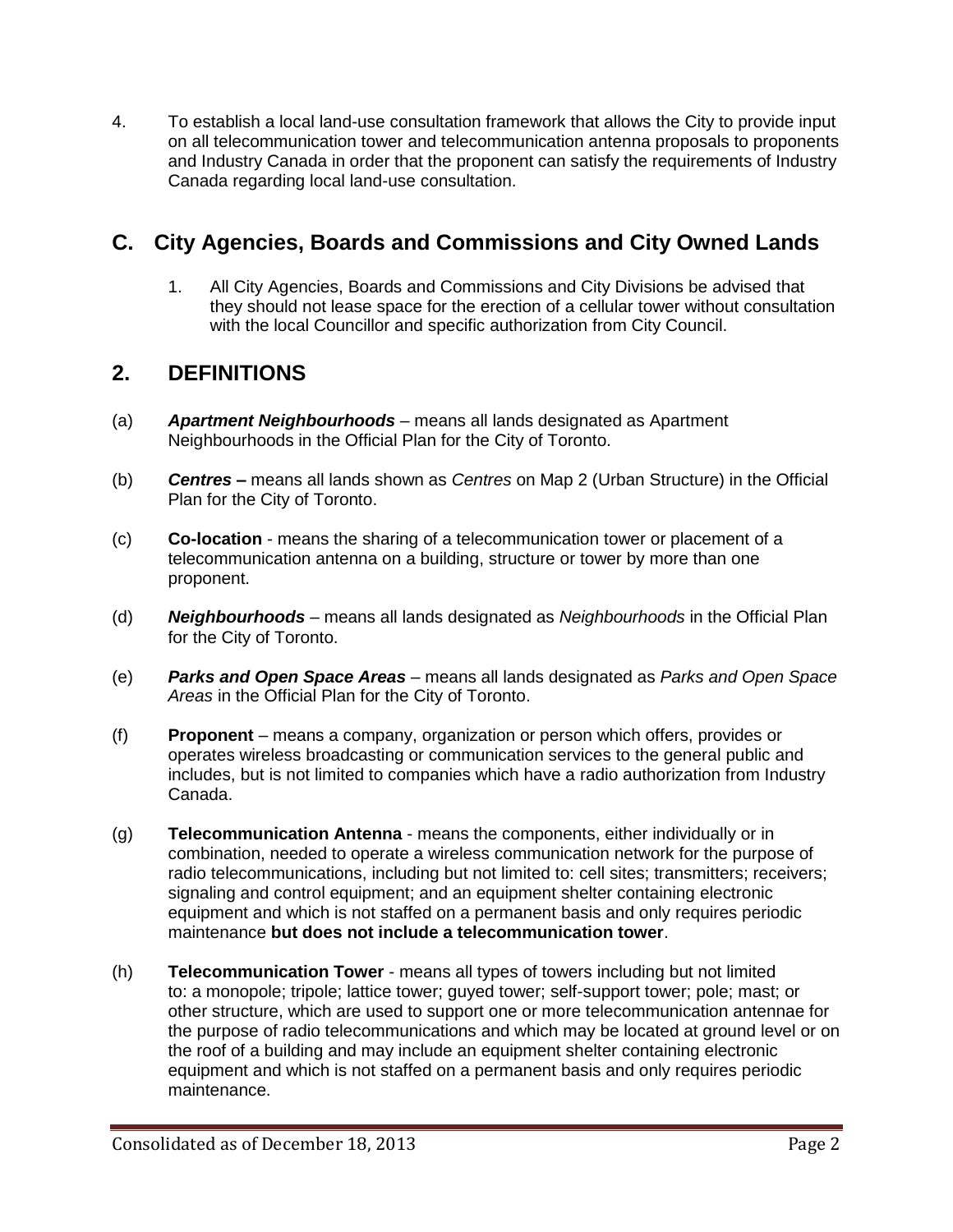(i) **Tower Lease Area Boundary** – means the extent of the land leased by the proponent for a proposed Telecommunications Tower, but does not include and land required solely to access the site, such as an access aisle way or right-of-way.

# **3. PRELIMINARY CONSULTATION**

(a) A preliminary consultation meeting between the proponent and the district Planning Consultant and/or City Planning Staff and Toronto Building Division staff is required for all telecommunication tower and telecommunication antenna proposals not exempted from consultation by Industry Canada, (but including all towers less than 15m. in height), before a Telecommunication Tower Review Application and/or Building Permit application is submitted. The local Councillor will also be invited to the meeting. The purpose of this meeting is to: determine if a Building Permit is required; determine emission levels in compliance with Safety Code Six and if applicable, explore preferred site locations and siting, design & co-location considerations in accordance with this protocol*. [Amended December 16-18, 2013]*

For telecommunication tower and telecommunication antenna proposals exempted from consultation by Industry Canada, the proponents are requested to provide information to the City on: the nature of the proposal; the location of the proposal; and the emission levels of the proposal in compliance with Safety Code Six.

- (b) This meeting may involve staff from other City Divisions. It will identify issues of concern and concurrence and identify requirements for public consultation; will guide the content of the application submission; and will identify the need for any other applications or approvals.
- (c) At the preliminary consultation meeting, City staff will provide the proponent with an information package that includes:
	- (i) This protocol, which outlines the approval process, requirements for public consultation and guidelines regarding site selection, co-location, siting, design and landscaping;
	- (ii) Telecommunication Tower Review Application, including submission requirements included in Section 6; and
	- (iii) List of City divisions and agencies to be consulted.
- (d) To expedite the review of the application, the proponent will review this information package before the submission is made so that the interests of the City and agencies are taken into account. The proponent is encouraged to consult with affected divisions and agencies, as well as the Local Ward Councillor before submitting the application.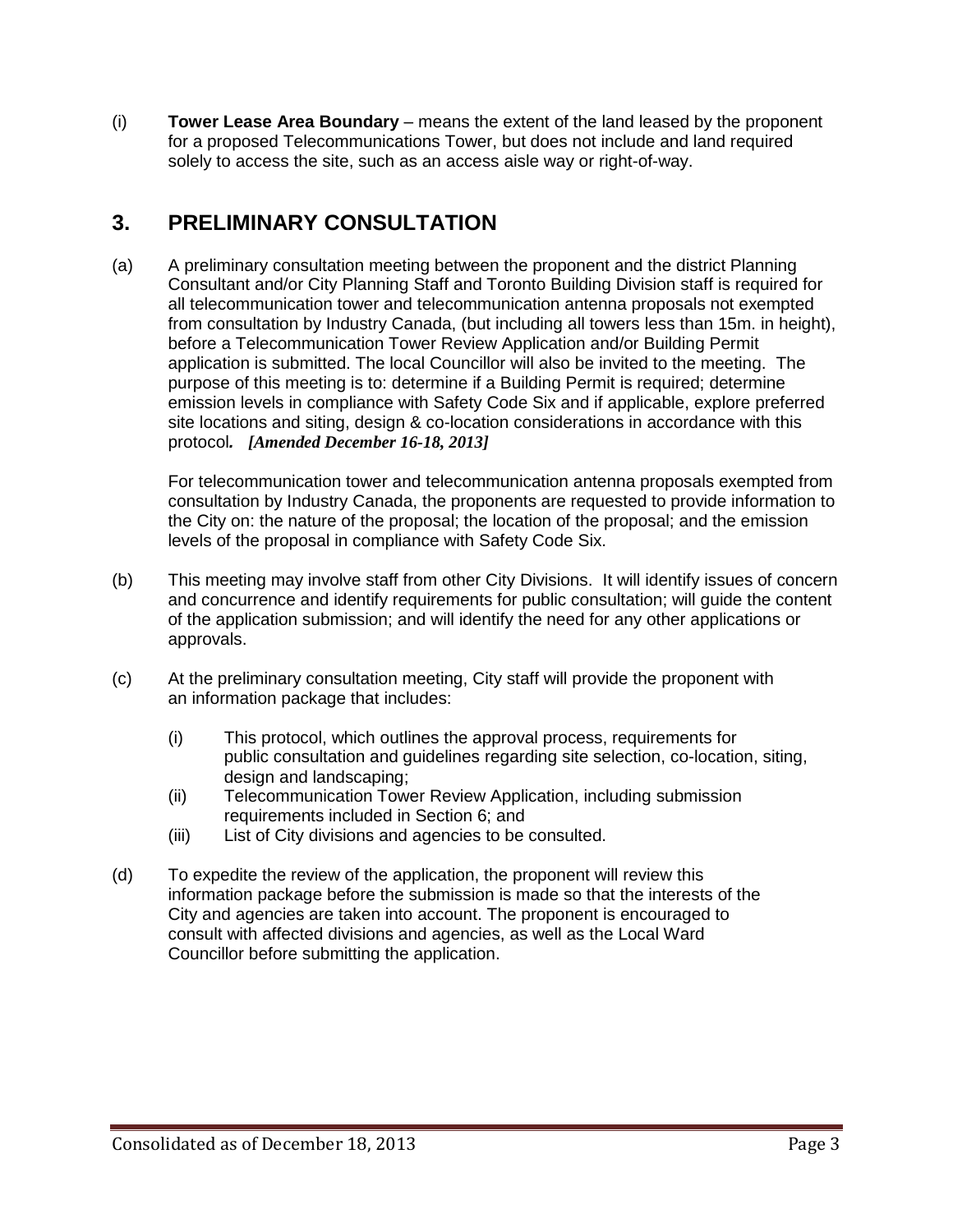## **4. GUIDELINES**

In general the City prefers that the following options be considered (in order) when a new telecommunications tower is proposed:

- I. Co-location on an existing facility (tower, building or structure)
- II. New Locations on an existing facility
- III. Siting a new tower in an industrial area (Employment Area) 120 m. away from Neighbourhoods, Apartment Neighbourhoods or Centres
- IV. Monopoles with Co-location capability
- V. Disguised Installations

Further details on the above are provided in the sections below.

### **A. Site Selection**

- (a) The proponent will select a site location to minimize the total number of telecommunication tower sites required.
- (b) The proponent will be encouraged to use existing telecommunication towers.
- (c) It is preferred that Telecommunication towers be located outside of *Neighbourhoods, Apartment Neighbourhoods* or *Centres*, preferably in areas zoned to permit industrial uses or utilities.
- (d) Telecommunication towers will be strongly discouraged within or within 120 m. of *Neighbourhoods*, *Apartment Neighbourhoods, Centres* and on listed and/or designated heritage buildings and sites.
- (e) When selecting a site for a new telecommunication tower, the following will be considered:
	- (i) maximizing distance from *Neighbourhoods* and *Apartment Neighbourhoods;*
	- (ii) maximizing distance from *Centres*;
	- (iii) maximizing distance from listed heritage buildings and sites;
	- (iv) avoiding sites containing sites located within *Parks and Open Space Areas* (with the exception of sites zoned to permit utilities);
	- (v) avoiding sites of topographical prominence, where possible;
	- (vi) avoiding sites that would obscure public views and vistas of important natural or human-made features;
	- (vii) ensuring compatibility with adjacent uses; and
	- (viii) access.

### **B. Co-Location**

(a) The City expects proponents to share telecommunication towers (co-locate) in order to minimize the impact on the City's urban environment.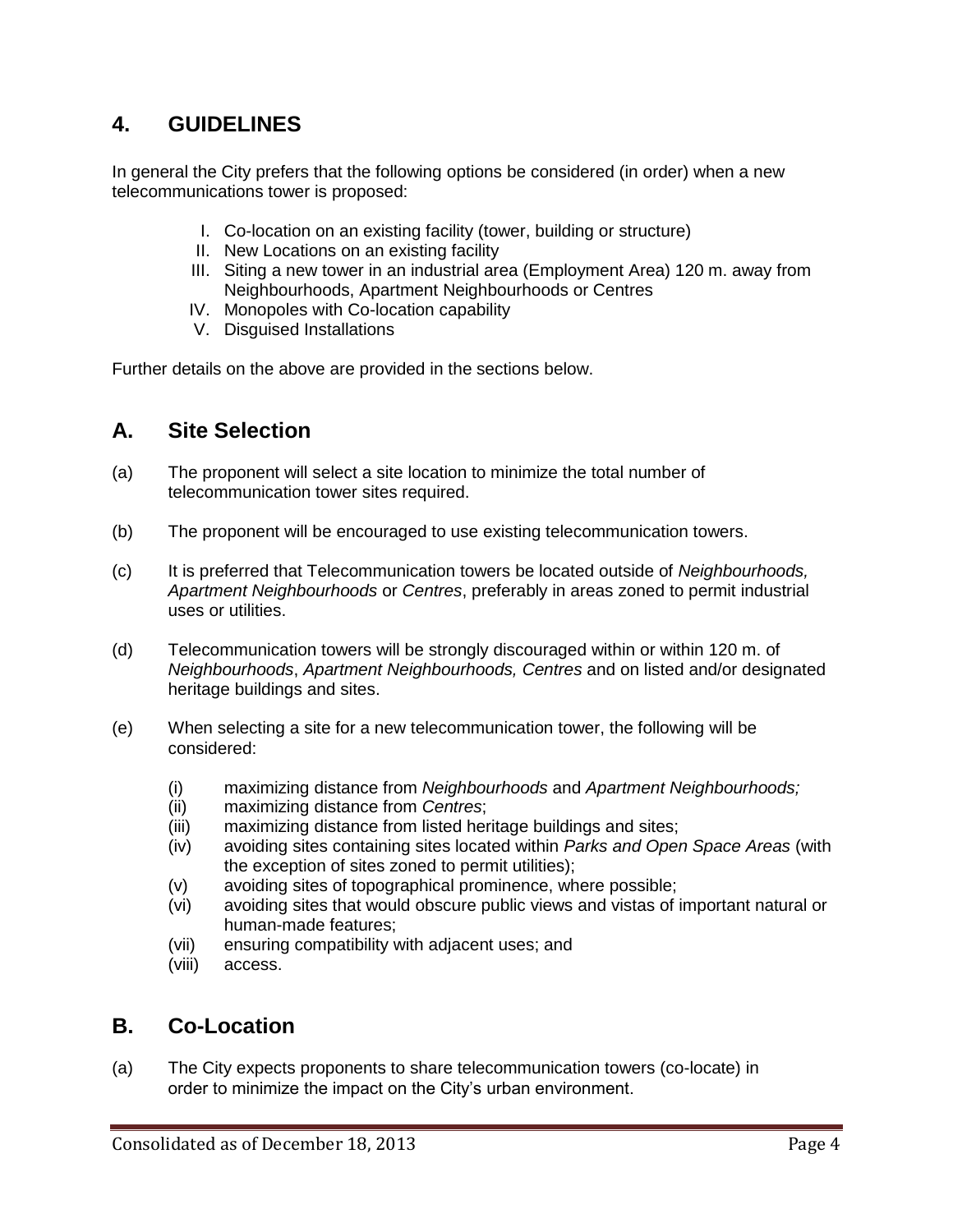- (b) Proponents will work co-operatively in reaching agreements which allow for co-location so as to minimize the total number of telecommunication towers in the City.
- (c) Proponents for new telecommunication towers will be required to submit a Site Selection / Justification Report, prepared by a certified engineer or land use planner. The report should identify all telecommunication towers within a radius of 500 metres of the proposed location. It should also include details with respect to the coverage and capacity of the existing telecommunication towers in the surrounding area and provide detailed documentary evidence as to why co-location of an existing telecommunication tower is not a viable alternative to a new telecommunication tower.

The report should also document the site selection process followed by the applicant for selecting this site in accordance with this protocol. In recognition of the sensitive nature of such information. City staff will, subject to the requirements of this protocol in respect of public notice and public consultation and the Municipal Freedom of Information and Protection of Privacy Act, maintain confidentiality of information where requested by the proponent.

(d) Any exclusivity agreement which limits access to a telecommunication tower by other proponents is unacceptable. A signed agreement is to be submitted to the City stating that the proponents will allow co-location with other proponents, provided all safety, structural and technological requirements are met, subject to standard industry financial compensation arrangements to the tower owner.

#### **C. Siting**

- (a) A telecommunication antenna mounted on a high-rise building or structure such as an existing telecommunication tower, hydro transmission tower, utility pole or water tower, is to be explored by the proponent before any proposal is made for the construction of a new telecommunication tower.
- (b) The construction of a new telecommunication tower to accommodate a telecommunication antenna is discouraged and will be accepted only when all other options to accommodate the telecommunication antenna are not viable. A new telecommunication tower shall be designed with co-location capacity.
- (c) Where co-location is not possible, a new telecommunication tower will be designed to minimize visual impact and to avoid disturbance to natural features.

#### **D. Design and Landscaping**

- (a) Where co-location is not possible, a telecommunication tower located outside of *Neighbourhoods, Apartment Neighbourhoods* and *Centres* will be built to accommodate the proponent and a minimum of two additional users whenever possible.
- (b) The architectural style of telecommunication tower will be chosen which is most compatible with the surrounding neighbourhood.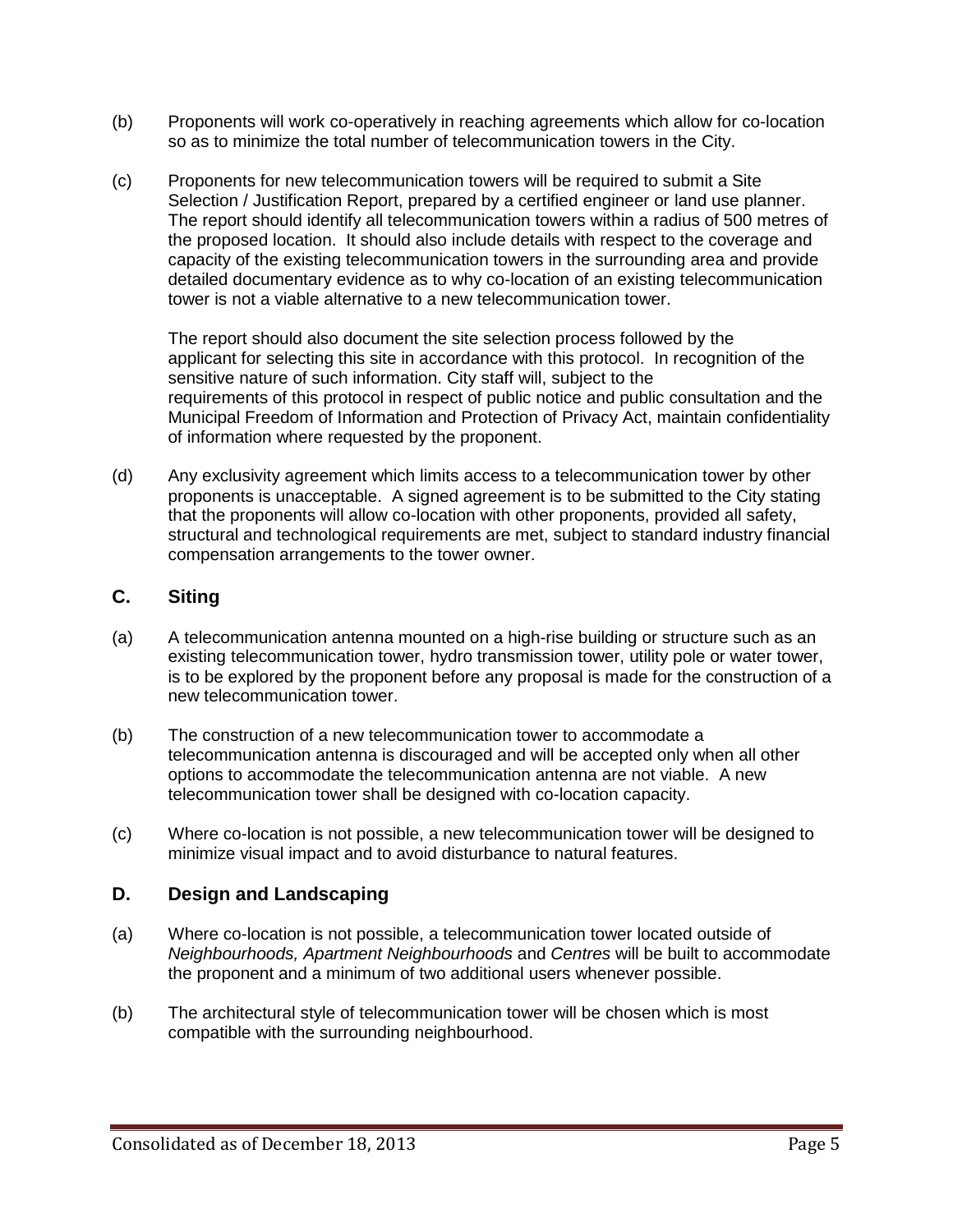- (c) Where a telecommunication tower must be located within or in close proximity (within 120 m.) to *Neighbourhoods, Apartment Neighbourhoods* and *Centres*, monopoles will be used.
- (d) Proponents will be encouraged to locate telecommunications towers with a minimum setback to all property lines of a distance equivalent to the height of the telecommunication tower (measured from grade) whenever possible.
- (e) One parking space will be provided at each new telecommunication tower site with access from a public right-of-way at a location acceptable to the City. Where parking is provided for another use on the site and this parking is within 20 metres of the telecommunication tower, the parking space for the tower is not required (parking spaces need not be exclusively devoted to telecommunications tower usage.)
- (f) All efforts will be made to decrease the size and visibility of all telecommunication antennas and telecommunication towers, so that they will blend in with the surroundings. To ameliorate the scale and visual impact of telecommunication towers and telecommunication antennas, mitigation measures should include consideration of: design features, structure type, design, colour, materials, landscaping, screening and decorative fencing. In general, Towers and telecommunications equipment shall have a non-reflective surface and be of a neutral colour (e.g. light grey) which is compatible with the sky and the surroundings. Where appropriate, a telecommunication tower will be designed as a landmark feature to punctuate the urban landscape to resemble features found in the area, such as a flagpole or clock tower.
- (g) Lighting of telecommunication antennas and telecommunication towers is prohibited unless required by Navigation Canada. Proof of this requirement should be provided by the applicant.
- (h) Telecommunication towers will accommodate only telecommunication antennas. Only identification or information signs or other material directly related to the identification or safe operation of this equipment will be permitted on the tower. A small plaque must be placed at the base of the structure, (or at the main entrance to the site where the site is not accessible under normal circumstances), identifying the owner/operator of the structure and a contact telephone number. No third party advertising, or advertising or promotion of the proponent or the proponent's services shall be permitted.
- (i) Where equipment shelters are on roofs of buildings, they shall be encouraged to maintain a setback of a minimum of 3.0 metres to the roof edge and to a maximum height of 4.0 metres.
- (j) Where telecommunications towers are proposed to be located on roofs of buildings they will be encouraged to be a maximum of 5 m in height from roof-level and set-back a minimum of 5 m. from the roof edge.
- (k) In addition to the above, in the location and design of new towers and antennas, proponents should have regard to the following: *[Added December 16-18, 2013]*
	- (i) Locations directly in front of doors, windows, balconies or residential frontages should be avoided.
	- (ii) Cable trays should generally not be run up the exterior faces of buildings.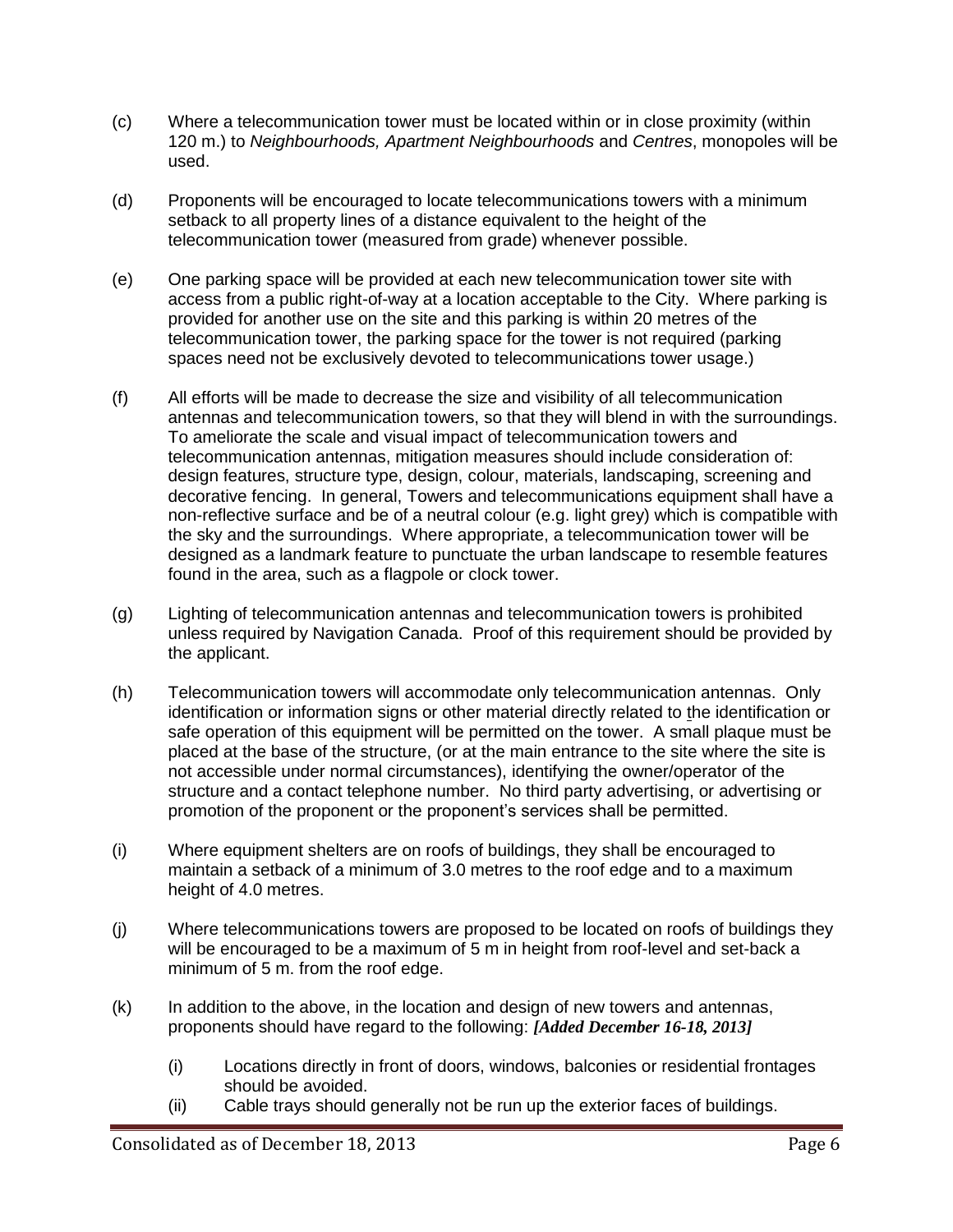- (iii) Antennas that extend above the top of a supporting utility pole or light standard should appear (e.g. in colour, shape and size) to be a natural extension of the pole.
- (iv) Individual wall-mounted antennas should be fixed as close to the wall as possible and should not project above the height of the wall face they are mounted on, in order to avoid visual clutter, and should be painted to match the wall colour for stealth.
- (v) Parking spaces, where provided at each new Antenna System site, should have direct access to a public right-of-way at a private approach that does not unduly interfere with traffic flow or create safety hazards.
- (vi) Cabinets shall be designed in a manner which integrates them into their surroundings, including use of decorative wraps that are graffiti-resistant.
- (vii) Cabinet dimensions shall be as minimal as possible.
- (viii) Cables and wires must be concealed or covered.
- (ix) Where Transport Canada and/or NAV Canada requires a structure to be lit, the lighting should be limited to the minimum number of lights and the lowest illumination allowable, and any required strobe lighting should be set to the maximum strobe interval allowed by Transport Canada.
- (x) The lighting of equipment shelters for security purposes shall be shielded from adjacent residential properties and kept to a minimum number of lights and a minimum illumination intensity. Lights shall only be permitted where controlled by a motion detector system.
- (xi) Telecommunications towers located within a public road allowance should conform to the City's "Vibrant Streets" guidelines.

# **5. APPLICATION SUBMISSION**

- (a) Once a site has been selected for establishing a telecommunication tower, the proponent will complete a **Telecommunication Tower Application Review Form** and submit a fee for each proposal.
- (b) Upon receipt of a complete application, the City will begin its review of the proposal.
- (c) The application will be circulated to affected City Divisions and agencies, abutting municipalities within 120 metres of the site and the Local Ward Councillor for review and comment.

# **6. APPLICATION SUBMISSION REQUIREMENTS**

- (a) All proposals for telecommunication towers that are not exempt from this protocol will be supported by the following information:
	- (i) Site Selection / Justification Report, as outlined in Section 4B(c) of this protocol;
	- (ii) colour photograph(s) with proposed telecommunication tower superimposed;
	- (iii) Site Plan showing the proposed leased area;
	- (iv) map showing the horizontal distance between the proposed leased area boundary and the nearest property zoned for low density residential uses; and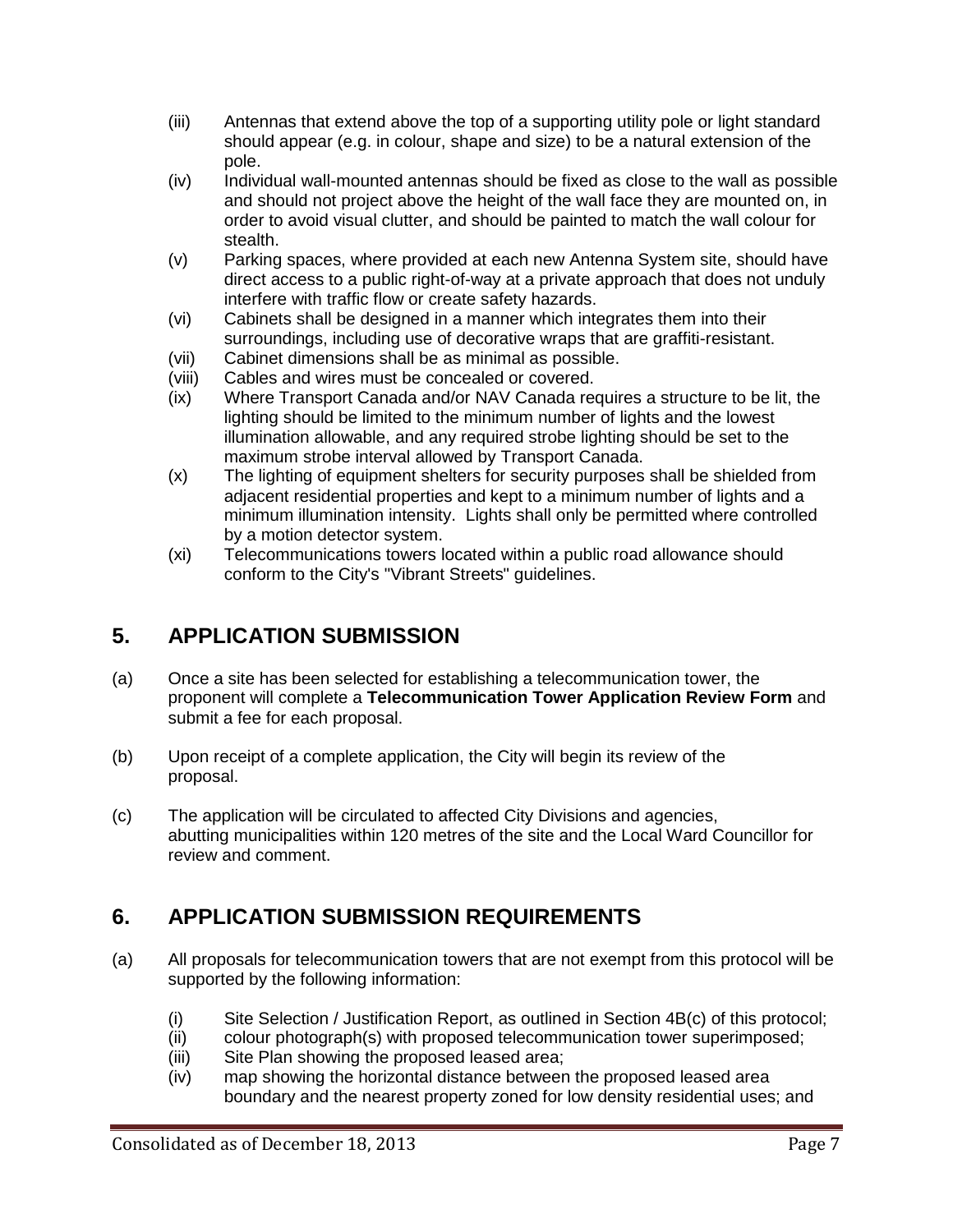(v) for telecommunication towers requiring public consultation, a map showing all properties within a 120-metre radius of the property boundaries and a mailing list of all affected property owners and tenants. *[Amended February 22-23, 2010]*

# **7. APPLICATION FEES**

- (a) The proponent must pay an application fee to the City.
- (b) Other fees may apply if applications for other matters (curb cuts, tree removal etc.) from other City divisions and agencies are required.

# **8. AGREEMENT**

- (a) The proponent shall be required, if requested by the City, to enter into an agreement, which shall include the following requirements:
	- (i) The removal of the telecommunication tower if the telecommunication tower is deactivated and left unused (abandoned) for a continuous period of more than 2 years;
	- (ii) The posting of a security for the construction of any proposed fencing, screening and landscaping;
	- (iii) A commitment to accommodate other telecommunication providers on site or on their telecommunication tower, where feasible, subject to standard industry financial compensation arrangements to the tower owner; and
	- (iv) Other conditions of concurrence.

### **9. EXEMPTIONS TO TELECOMMUNICATION TOWER APPLICATION REVIEW**

Telecommunications antennas and towers, which are exempted from the requirement to consult with the City under the provision of Industry Canada's CPC-2-0-03 ("Radiocommunication and Broadcasting Antenna Systems", June 2007, effective January 1, 2008) will be exempt from a Telecommunications Review Application. However, notwithstanding the above, telecommunications towers less than 15 m. in height will be required to submit a Telecommunications Tower Review Application. *[Amended December 16-18, 2013]*

### **10. BUILDING PERMITS**

The application of the Ontario Building Code is not aimed at regulating broadcasting or telecommunications or an integral part thereto. The objective is to ensure the structural integrity of ordinary buildings or property and account for the impact of the antenna and/or tower on the building.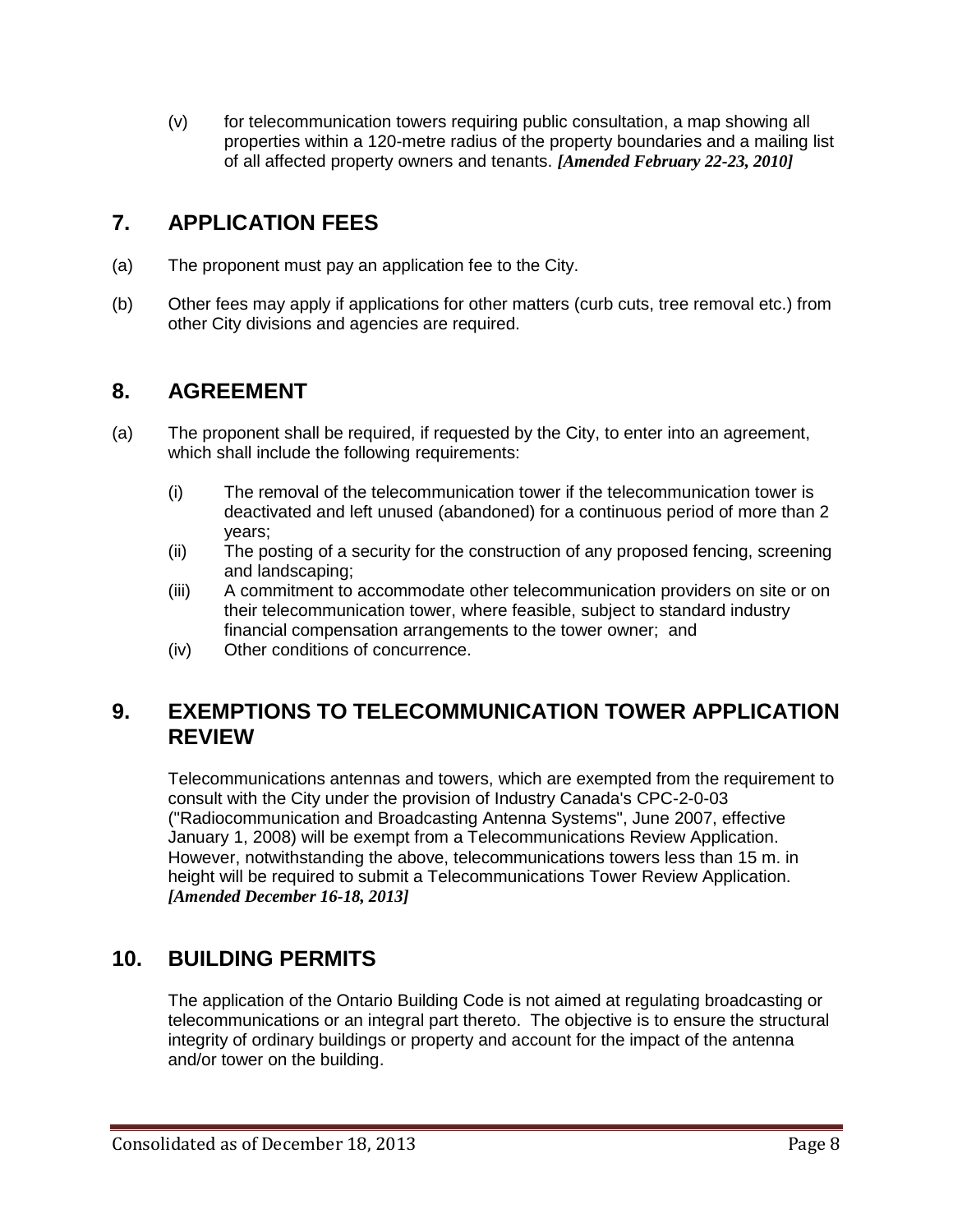- (a) A building permits is required:
	- (i) For the material alteration to a building that occurs when a telecommunication antenna or telecommunication tower is to be located on the roof of an existing building; and/or
	- (ii) For the construction of or material alteration to buildings associated with either a telecommunication antenna or telecommunication tower structure.

# **11. PUBLIC CONSULATION**

## **A. Exemptions to Public Consultation**

Public consultation under Section 11B is not required for the following:

- (a) New Telecommunication towers located outside of *Neighbourhoods, Apartment Neighbourhoods* or *Centres*, where the property boundaries are located a minimum of 120 metres from *Neighbourhoods, Apartment Neighbourhoods* and *Centres*; *[Amended February 22-23, 2010]*
- (b) Replacement of and/or modification to existing telecommunication towers located outside of *Neighbourhoods, Apartment Neighbourhoods* and *Centres*, where the property boundaries are located a minimum of 120 metres from *Neighbourhoods, Apartment Neighbourhoods* and *Centres*, provided that any increase in height does not exceed 25% of the originally approved height and any telecommunication tower replacement is located within the originally-approved development envelope; *[Amended February 22-23, 2010]*
- (c) All proposals exempt from Local Land-Use Review included in Section 9.

# **B. Procedure for Public Consultation**

- (a) For proposals that do not meet the exemption criteria in Section 11A, the proponent will be responsible for organizing and chairing a community meeting.
- (b) The proponent, in consultation with the City Planning Division and the Local Ward Councillor, will schedule an appropriate date, time and location for the meeting.
- (c) That Notice be provided to all property owners and tenants located within 120 metres of a proposed Telecommunication Tower or three times the tower height (measured from the tip of the tower to the crown of the adjacent road) and within 25 metres of a proposed antenna, such Notice to be prepared by the City Clerk's Office as pre-paid first-class mail, with all costs to be bourne by the applicant. The local ward Councillor may extend the notification area.
- (d) The proponent will provide City Planning with a copy of this mailing list for our records.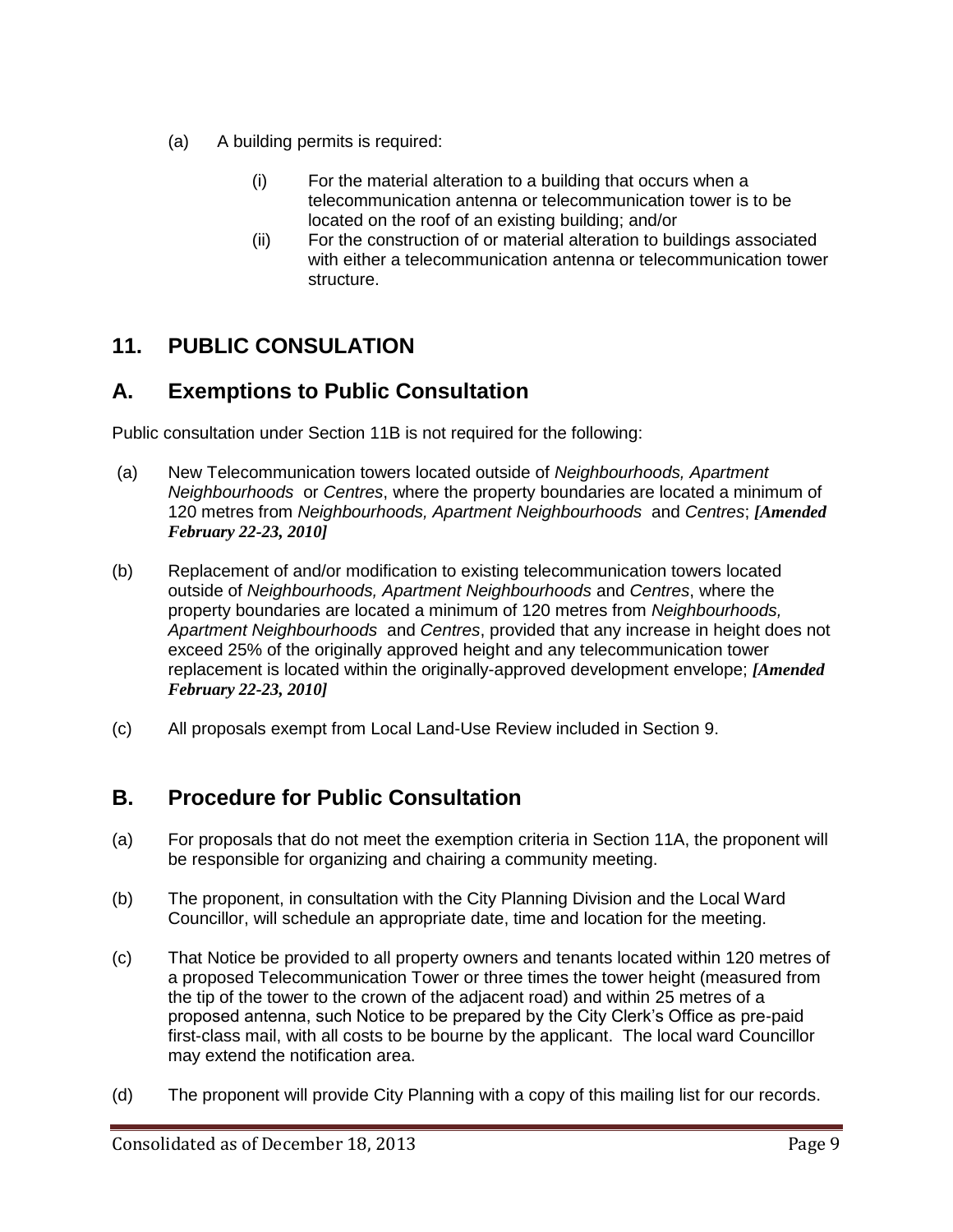- (e) The proponent will give notice to these property owners and tenants, the Local Ward Councillor, the Director of Community Planning and Industry Canada. This notice will be sent by regular mail, a minimum of 30 days before the meeting. The proponent will provide an affidavit to the City in this regard.
- (f) The notice will be sent by regular mail, a minimum of 30 days before the meeting. The proponent will provide an affidavit to the City confirming that notice has been given as required under this section 11.

The notice will include:

- (i) the date, time and location of the meeting;
- (ii) information on the location, height, type, design and colour of the proposed structure, including a 8½" x 11" size site plan;
- (iv) the rationale for the selection of the designated site;
- (v) an agenda; and
- (vi) the name and telephone number of a contact person for the applicant.
- (g) The proponent will also make available at the community meeting an appropriate visual display, including at a minimum, a display-size (24"x36") colour photograph of the subject property with a superimposed image of the proposed telecommunication tower.
- (h) To clarify the application process and jurisdictional matters, Industry Canada will be requested to attend open community information meetings for complex or sensitive applications.
- (i) The proponent will provide the City with a record containing the following:
	- (i) List of attendees, including names, addresses and phone numbers;
	- (ii) Minutes indicating the topics discussed and concerns and issues raised, resolutions and any outstanding issues;
	- (iii) Copies of letters or other communications received from the public; and
	- (iv) A follow-up letter of response outlining how the concerns and issues raised at the meeting and in any letters will be addressed within 20 days of the meeting, or alternatively, clearly setting out the reasons why such concerns cannot be addressed.

### **12. RESOLVING CONCERNS**

- (a) The City will provide the proponent with division and agency comments from the Telecommunication Tower Review Application process.
- (b) If any revisions are agreed to, the proponent will be encouraged to resubmit drawings and documents to address to concerns identified during the Telecommunication Tower Review Application and public consultation processes.